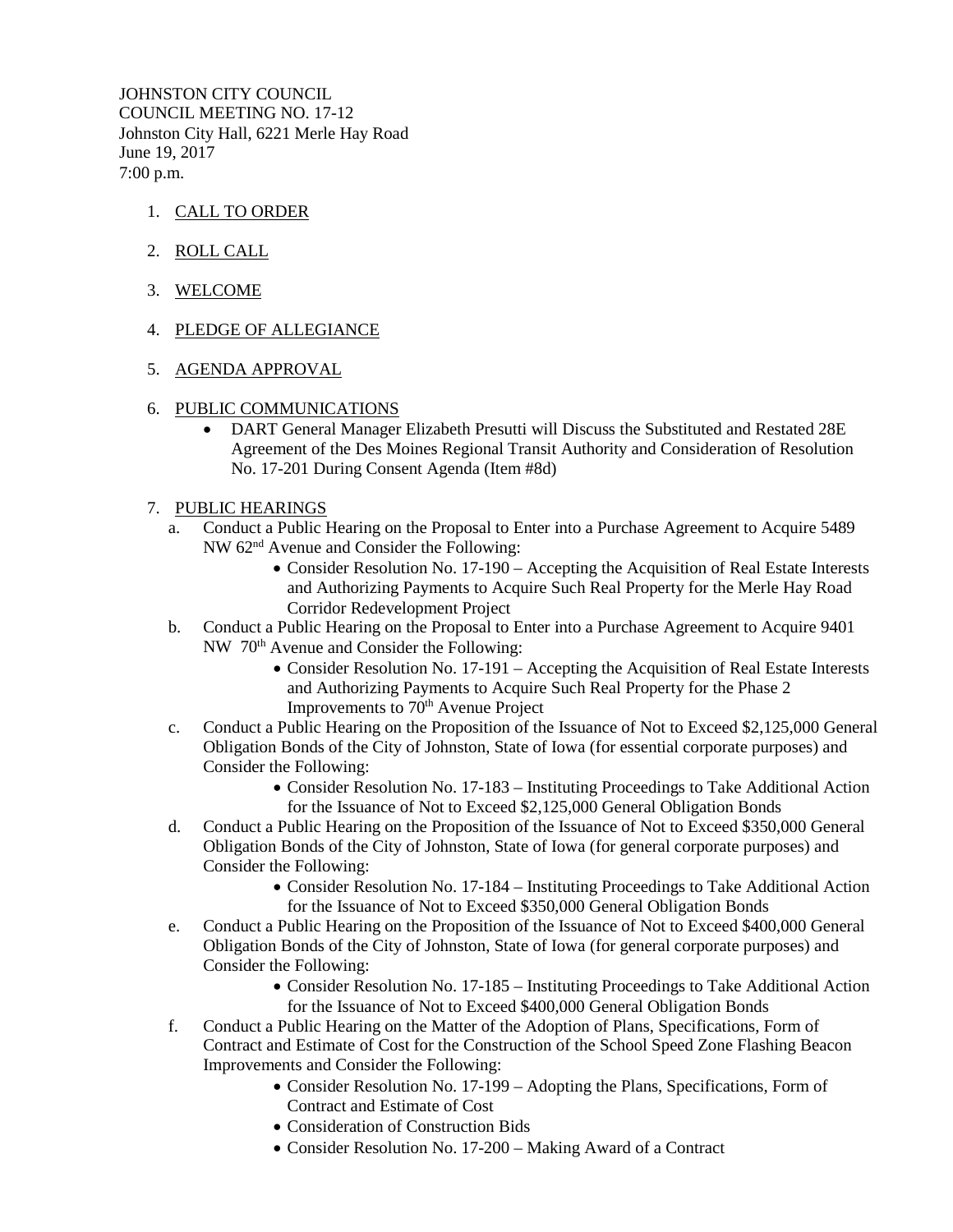- g. Continue Public Hearing from May 1, 2017, on Amendment to the Amber Ridge PUD and Consider the Following:
	- Consider First Reading of Ordinance No. 973 Approving an Amendment to the Amber Ridge PUD (Adam Ridge) to Change the Allowed Uses of 4.78 Acres Within Parcel 'D' Zoned PC, Professional Commerce and C-2, Community Retail Commercial by Creating New Parcel 'N' Allowing Uses of the R-4, High Density Residential District. The Subject Property is Located South of NW 62<sup>nd</sup> Avenue and West of NW 100<sup>th</sup> Street

## 8. CONSENT AGENDA

- a. Consider Approval of Minutes of June 5, 2017, Worksession
- b. Consider Approval of Minutes of June 5, 2017, Council Meeting
- c. Consider Resolution No. 17-194 Approving Staff Appointments and Establishing Wages
- d. Consider Resolution No. 17-201 Authorizing the Approval and Execution of and Delivery of the Substituted and Restated 28E Agreement of the Des Moines Regional Transit Authority
- e. Consider Resolution No. 17-203 Selecting Persons to Serve as a Commissioner and Alternate for the Des Moines Regional Transit Authority
- f. Consider Approval of Retail Cigarette/Tobacco/Nicotine/Vapor Sales Permits for FY 17-18
- g. Consider Appointments to the Board of Adjustment and Planning and Zoning Commission
- h. Consider Authorizing Out-of-State Travel for Eric Rehm to Attend the International Code Council Sponsored Plan Review Institute in Chicago, Illinois, October 2, 2017 through October 6, 2017
- i. Consider Approval of Purchase Order No. 15-002 to Pay UI Community Medical Services, LLC \$2,761.30 for Physicals for New Employees
- j. Consider Approval of Purchase Order No. 15-007 to Pay the Fire Store (Witmer Public Safety Group) for Five New Fire Helmets for \$1,419.85
- k. Consider Approval of Purchase Order No. 15-008 to Purchase a New Sony Laser Projector for the Training Room / Emergency Operation Center at the Public Safety Building in the Amount of \$3,975.00 Including Installation
- l. Consider Authorization of Purchase Order No. 15-997 for FY18 in Conjunction with the Police Department Entering into an Agreement with Ziegler Power Systems for a Three-Year Customer Support Agreement for Services Related to Maintaining the Public Safety Building Generator
- m. Consider Re-Authorizing the Police Chief to Renew a New, Renegotiated Product and Services Contract / Maintenance Agreement with Axon Enterprise, Inc., to Supply Equipment and Services for 24 Body Worn Cameras to the Police Department over the Next Five Years
- n. Consider Purchase of Replacement Patrol Vehicle Equipment Due to On-Duty Collision
- o. Consider Authorizing the Finance Director to Issue Payments for Necessary End of Fiscal Year Purchases for End of Fiscal Year 2016-2017
- p. Consider Resolution No. 17-182 Charging Off Active Utility Accounts Receivable
- q. Consider Resolution No. 17-193 Establishing Salaries, Wages and Salary Ranges for Non-Bargaining Unit Professional and Administrative Employees for the 2017-2018 Fiscal Year
- r. Consider Resolution No. 17-192 Naming Depositories for City Funds and Establishing the Amount Not to Exceed and Authorizing the Finance Director to Accept the Master Agreements for Treasury Management Services with Community State Bank
- s. Consider Approval of 28E Agreement with Polk County for Congregate Meal Site at Crown Point
- t. Consider Resolution No. 17-197 Establishing Solid Waste and Recycling Fees for 2017/2018
- u. Consider Authorizing Out-of-State Travel for Doug Sandvig to Attend the Code Official Institute in Phoenix, Arizona, December 4, 2017 through December 8, 2017
- v. Consider Approval of City Administrator Contract Renewal
- w. Consider Resolution No. 17-206 Approving Construction Contract and Bond for the School Speed Zone Flashing Beacon Improvements
- x. Consider Amendment No. 1 to the Agreement with MSA for the NW Beaver Drive Overlay Merle Hay Road to North Corporate Limits Project
- y. Consider Approval to Extend Contract for Mosquito Control with Wilson Brothers Pest Control
- z. Consider Authorization for Des Moines Water Works to Perform Annual Leak Survey (\$13,000.00)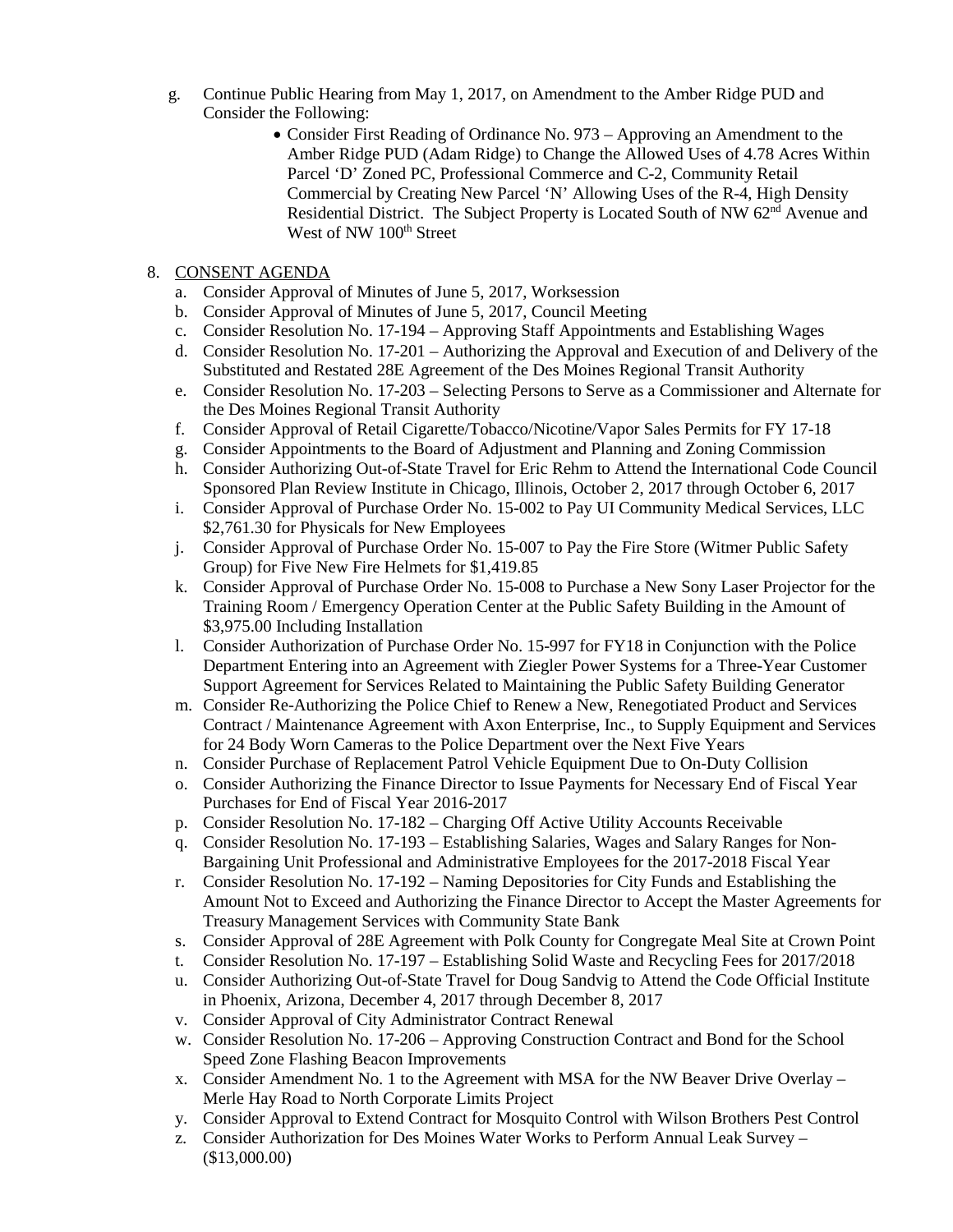- aa. Consider Approval of Pay Request No. 4 to Kingston Services in the Amount of \$94,496.36 for Work Completed as of May 30, 2017, on E of Merle Hay Road NW 57<sup>th</sup> Avenue Improvements Project Phase 2
- bb. Consider Approval for Out-of-State Travel for Matt Greiner to Attend the APWA PWX Conference in Orlando Florida from August 27, 2017 through August 30, 2017
- cc. Consider Resolution No. 17-195 Approving the Acquisition of Real Estate Interests and Authorizing Payments to Acquire Real Property for the NW 54<sup>th</sup> Court Improvements
- dd. Consider Resolution No. 17-196 Approving the Acquisition of Real Estate Interests and Authorizing Payments to Acquire Real Property for the NW 70<sup>th</sup> Avenue Improvements Project Phase 2
- ee. Consider Resolution No. 17-205 Approving the Acquisition of Real Estate Interests and Authorizing Payments to Acquire Real Property for the NW 100<sup>th</sup> Street NW 62<sup>nd</sup> Avenue to NW 70th Avenue Improvements Project
- ff. Consider Resolution No. 17-202 Approving Change Order No. 3 for the 2016 Bio-Retention Planting Project
- gg. Receive and file the following reports:
	- 1. Bank Reconciliation Report May 31, 2017
	- 2. Treasurer's Investment Report May 31, 2017
	- 3. Year-to-Date Treasurer's Report May 31, 2017
	- 4. Monthly Report Summarization May 31, 2017
	- 5. Senior Citizens Report May 31, 2017
	- 6. Planning and Zoning Minutes June 12, 2017
	- 7. Year-to-date Building Permit Report May 31, 2017
	- 8. Street Division Monthly Report May 31, 2017
	- 9. Wastewater Monthly Operations Report May 31, 2017
	- 10. Water Department Monthly Operations Report May 31, 2017

## 9. NON-CONSENT AGENDA

- a. Third and Final Reading of Ordinance No. 976 and Adopting and Publishing An Ordinance Amending the City of Johnston Revised Ordinance of 2007, By Amending Chapter 92, Section 92.02 Water User Charges
- b. Third and Final Reading of Ordinance No. 977 and Adopting and Publishing An Ordinance Amending the City of Johnston Revised Ordinances of 2007, By Amending Chapter 99, Section 99.07 Sewer User Charges
- c. Consider Second Reading of Ordinance No. 978 Amending the Official Zoning Map for Approximately 29.68 Acres from A-R, Agriculture Reserve to R-1 (75), Single Family Residential. The Subject Property is Located at 10207 NW 80<sup>th</sup> Lane
- d. Consider Approving the Preliminary Plat for Miller's Meadow, Subdividing 1.58 Acres into Four Lots for Property Located at the Northeast Corner of NW 57<sup>th</sup> Avenue and NW 54<sup>th</sup> Court
- e. Consider Second and Possible Third Consideration (In Which Case and Adopt and Publish) of Ordinance No. 979 – Amending Chapter 41.12 Fireworks
- f. First Consideration of Ordinance No. 980 Amending Chapter 124 Massage Therapy Business License
- g. Consider Approval of Claims in the Amount of \$634,239.03

#### 10. CITY ADMINISTRATOR/STAFF COMMENTS Update on Letter of Non-Compliance for Underground Storage Tanks – Public Works Director

Discuss the Additions of Chapter 53, Weeds and Grass and Chapter 161, Property Maintenance to the City Code and the Necessary Amendments of Chapter 50 and 153 of the City Code as Related to the Addition of Chapters 53 and 161

# 11. CITY COUNCIL COMMENTS